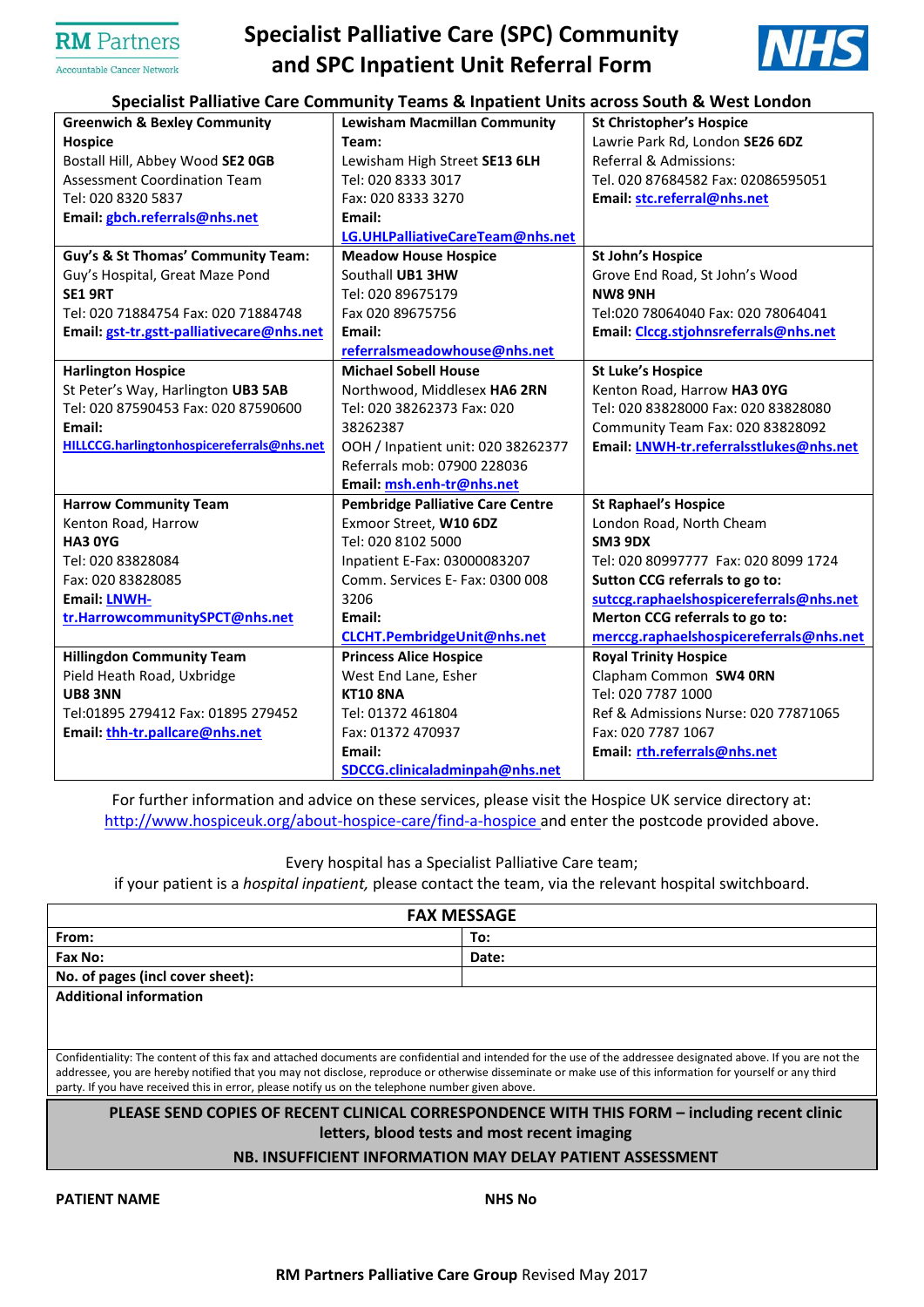## **RM** Partners Accountable Cancer Network

# **Referral Form for SPC Community and Inpatient Units**



| <b>Essential Patient Details</b>                                                                                           |                                                                  |                        |                |                                                                       |  |
|----------------------------------------------------------------------------------------------------------------------------|------------------------------------------------------------------|------------------------|----------------|-----------------------------------------------------------------------|--|
|                                                                                                                            |                                                                  |                        |                | Patient consent to palliative care<br>involvement?                    |  |
| Surname                                                                                                                    | Male $\square$ Female $\square$<br>Age:                          |                        |                | Yes $\Box$ No $\Box$ Best interest $\Box$<br>Is GP aware of referral? |  |
| <b>First Name</b>                                                                                                          | <b>DoB</b>                                                       |                        |                | Yes $\Box$ No $\Box$                                                  |  |
| Address                                                                                                                    |                                                                  |                        |                |                                                                       |  |
| Postcode                                                                                                                   | <b>Marital Status</b>                                            |                        | Ethnicity      |                                                                       |  |
| Tel                                                                                                                        | Mob                                                              |                        |                |                                                                       |  |
| <b>NHS number</b>                                                                                                          | Hospital No.                                                     |                        |                |                                                                       |  |
| <b>Primary diagnosis(es)</b>                                                                                               |                                                                  |                        |                |                                                                       |  |
| Communication                                                                                                              |                                                                  |                        |                | Other barriers to communication / registered disabilities:            |  |
| Fluent in English? Yes $\Box$ No $\Box$ (If 'no' proceed with remaining questions)                                         |                                                                  |                        |                |                                                                       |  |
| First Language, if not English:                                                                                            |                                                                  |                        |                |                                                                       |  |
| Would interpreter be helpful to patient and Palliative Care staff?                                                         | Yes $\Box$                                                       | No $\square$           |                |                                                                       |  |
| <b>Next of Kin/Patient Representatives</b>                                                                                 | Yes $\square$<br><b>District Nurse</b>                           | No $\Box$              |                | <b>General Practitioner</b>                                           |  |
| Name                                                                                                                       | Name                                                             |                        | Name           |                                                                       |  |
| Address                                                                                                                    | Based at                                                         |                        | Address        |                                                                       |  |
|                                                                                                                            | Telephone                                                        |                        |                |                                                                       |  |
| Telephone                                                                                                                  | Fax                                                              |                        |                |                                                                       |  |
| Relationship to patient                                                                                                    |                                                                  |                        | Postcode       |                                                                       |  |
| <b>Main Carer</b> (if different from above)<br>Name                                                                        | Social Services Yes $\Box$ No $\Box$<br>Name                     |                        | Telephone      |                                                                       |  |
| Telephone                                                                                                                  | Based at                                                         |                        | Fax/email      |                                                                       |  |
| Relationship to patient                                                                                                    | Tel                                                              | Fax                    |                |                                                                       |  |
|                                                                                                                            | Continuing care assessment completed:                            |                        | CCG:           |                                                                       |  |
|                                                                                                                            | $O$ Yes $O$ No                                                   |                        |                |                                                                       |  |
|                                                                                                                            | <b>Continuing care funding agreed:</b><br>$\odot$ Yes $\odot$ No |                        |                |                                                                       |  |
| <b>Reason for Referral</b>                                                                                                 | Service requested                                                |                        |                | The patient is currently                                              |  |
|                                                                                                                            |                                                                  |                        |                | □                                                                     |  |
|                                                                                                                            |                                                                  |                        |                | □                                                                     |  |
|                                                                                                                            |                                                                  |                        |                | Other e.g. Nursing Home<br>□                                          |  |
|                                                                                                                            |                                                                  |                        | Please specify |                                                                       |  |
|                                                                                                                            |                                                                  |                        |                |                                                                       |  |
| Other reason (please give details below) □                                                                                 | Respite / symptom control / terminal care                        |                        |                | Does patient live alone?<br>Yes $\square$<br>No $\square$             |  |
|                                                                                                                            |                                                                  |                        |                |                                                                       |  |
| Any access issues (e.g. key safe):                                                                                         |                                                                  |                        |                |                                                                       |  |
| Any other communicable infection:<br><b>MRSA Status</b><br>Positive $\square$<br>Negative $\square$<br>Not known<br>$\Box$ |                                                                  |                        |                |                                                                       |  |
| <b>Special device in situ?</b> Yes $\Box$ No $\Box$ If yes, give details (e.g. trache / PEG / ICD / NIPPV):                |                                                                  |                        |                |                                                                       |  |
| Referrer's Name:                                                                                                           |                                                                  | <b>Contact number:</b> |                | Bleep no:                                                             |  |
| Hospital/Surgery:                                                                                                          | This information required on both pages if faxing                |                        |                |                                                                       |  |
| IS REFERRAL URGENT (assess within 2 working days)?<br>Yes $\Box$<br>No $\square$                                           |                                                                  |                        |                |                                                                       |  |
| IF URGENT, PLEASE PHONE US FOR IMMEDIATE ADVICE                                                                            |                                                                  |                        |                |                                                                       |  |